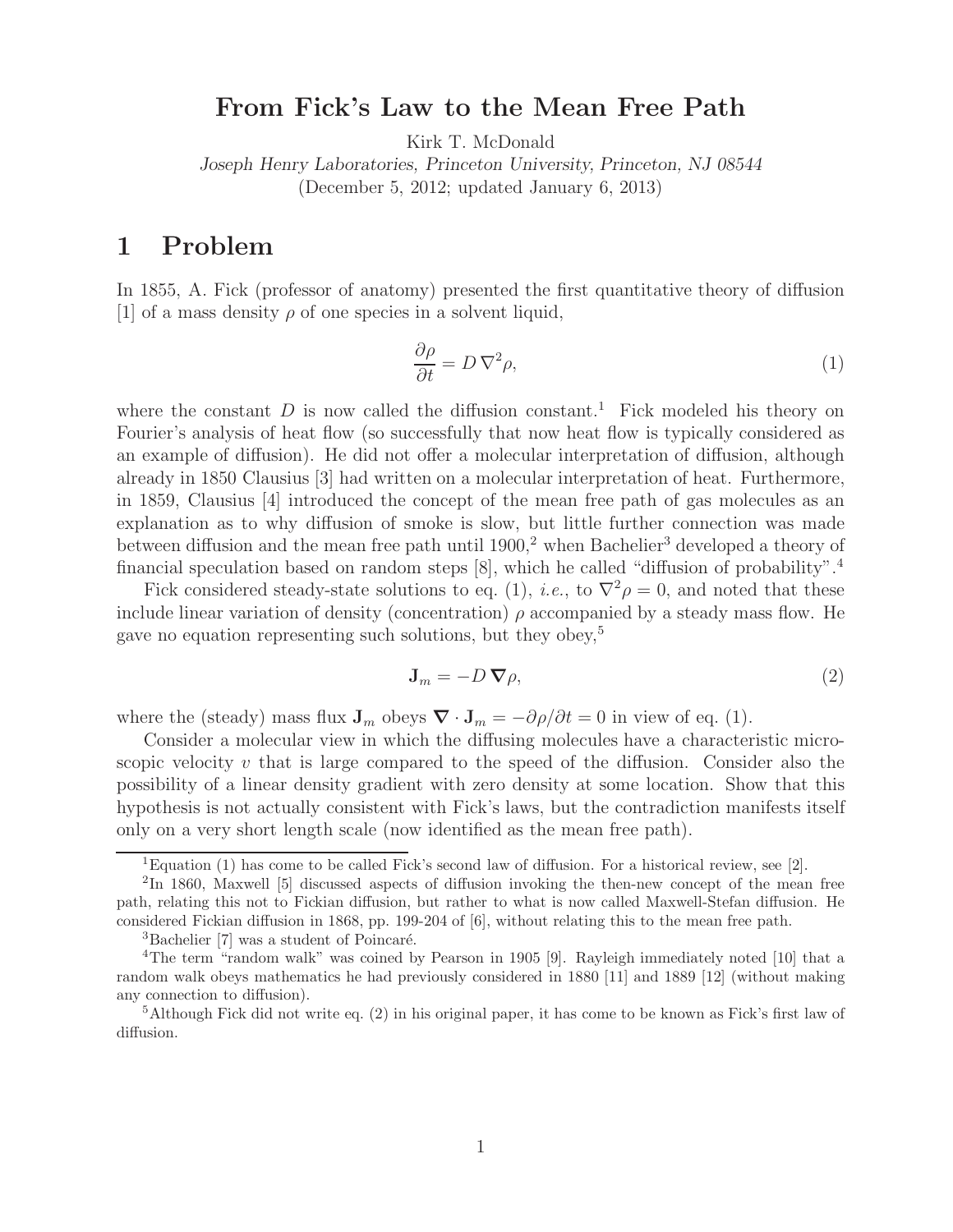## **2 Solution**

If the diffusion is due to microscopic motion of particles with a characteristic speed  $v$ , then the maximum possible mass flux is,

$$
J_{m,\max} = \rho v,\tag{3}
$$

in the unlikely event that all particles move in the same direction. If we also assume that it is possible to maintain zero density/concentration of the diffusing particles at some point, say,  $x = 0$ , with a constant, negative density gradient,  $d\rho/dx = -K$  for, say,  $-x_0 < x < 0$ , then, the mass density has the form

$$
\rho(x) = -Kx \qquad (-x_0 < x < 0),\tag{4}
$$

and Fick's first law (2) takes the form,

$$
J_m = -D\frac{d\rho}{dx} = KD \qquad (-x_0 < x < 0). \tag{5}
$$

We expect that the steady mass flow (5) is less than the maximum (3) possible in our microscopic model,

$$
J_m < J_{m,\text{max}}, \qquad \Rightarrow \qquad KD < \rho v, \qquad \rho > \frac{KD}{v} \,. \tag{6}
$$

In view of the density profile (4), this inequality is only satisfied for,

$$
x < -\frac{D}{v},\tag{7}
$$

independent of the density gradient K.

Thus, Fick's law of diffusion, which is based on the notion of a continuous mass density, leads to an inconsistency at distances smaller than  $D/v$ .

This (short) length scale was belatedly recognized as the mean free path of the diffusing particles some 50 years after Fick stated his law.<sup>6</sup> The concept of a steady, macroscopic mass flow is only reasonable when averages are taken over distances larger than the microscopic mean free path.

## **References**

- [1] A. Fick, *On Liquid Diffusion*, Phil. Mag. **10**, 30 (1855), http://kirkmcd.princeton.edu/examples/fluids/fick\_pm\_10\_30\_55.pdf
- [2] J. Philibert, *One and a Half Century of Diffusion: Fick, Einstein, before and beyond*, Diff. Fund. **2**, 1 (2005), http://kirkmcd.princeton.edu/examples/fluids/philibert\_df\_2\_1\_05.pdf

<sup>&</sup>lt;sup>6</sup>Strictly, the mean free path is  $2D/v$ , as could be inferred from the formalism in [8, 11, 12]. The earliest explicit statement of this may be on p. 778 of [13].